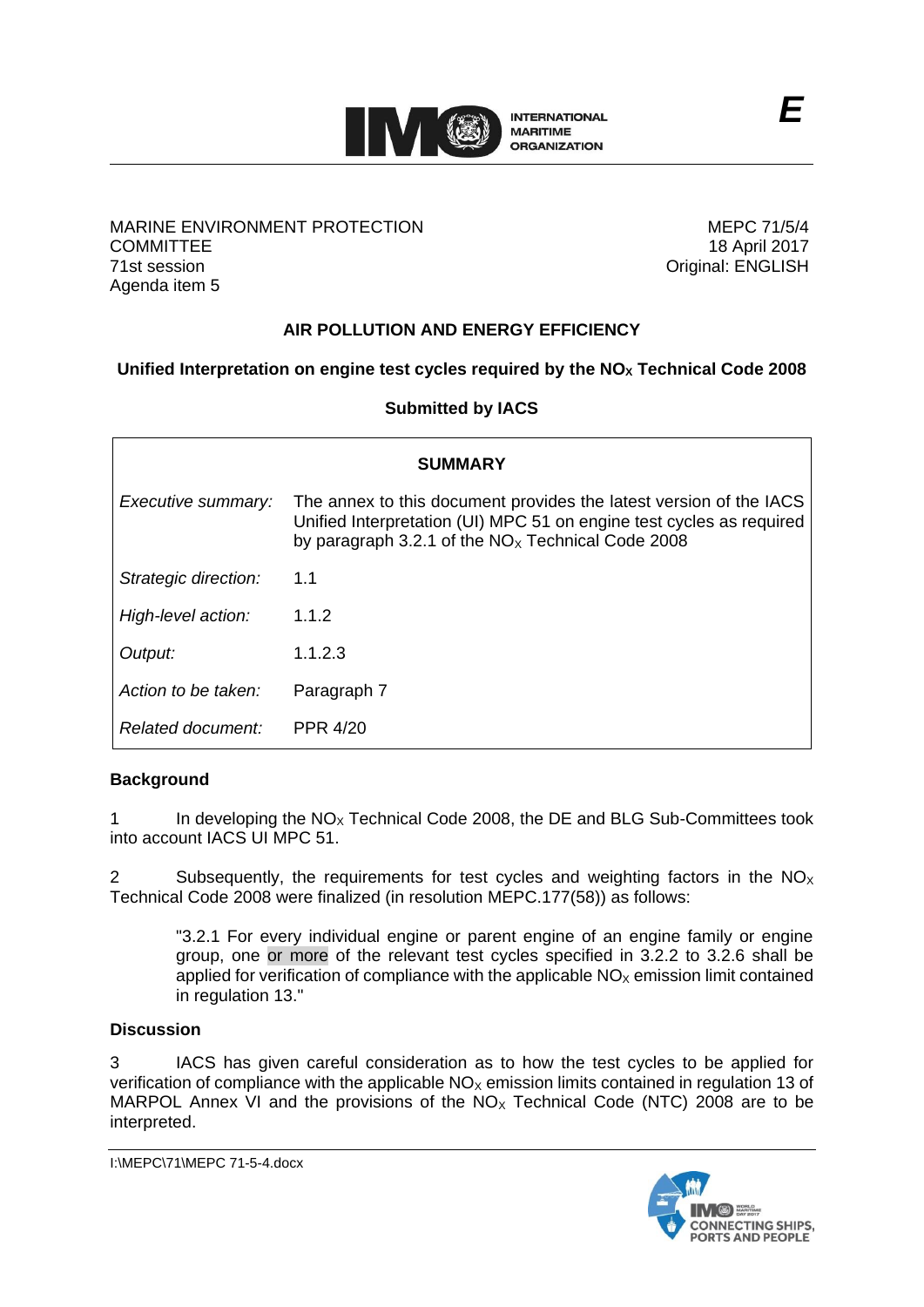4 Therefore, in applying the  $NO<sub>X</sub>$  Technical Code 2008, IACS has recognized a need to further clarify the certification of engines that are intended to operate as part of an Integrated Electric Propulsion (IEP) system i.e. engines driving an alternator supplying electrical power for both propulsion and auxiliary power. Such arrangements can typically be found on cruise ships. In particular, IACS considers that clarification is needed with respect to testing in accordance with the D2 and E2 cycles.

- 5 Consequently, IACS has revised UI MPC 51 based on the following considerations:
	- .1 the  $NO<sub>x</sub>$  Technical Code 2008 specifies test cycles to be applied for verification of compliance with the applicable  $NO<sub>x</sub>$  emission limits as specified in regulation 13 of the MARPOL Annex VI. Paragraph 3.2.1 of the  $NO<sub>x</sub>$  Technical Code 2008 requires that one or more of the relevant test cycles specified in paragraphs 3.2.2 to 3.2.6 of the Code shall be applied (see paragraph 2 above);
	- .2 for diesel-electric propulsion applications two test cycles may be considered:
		- .1 test cycle E2: test cycle for "Constant-speed main propulsion" application (including diesel-electric drive and all controllable-pitch propeller installations); and
		- .2 test cycle D2: test cycle for "Constant-speed auxiliary engine" application;
	- .3 for the E2 test cycle paragraphs 3.2.2 and 3.2.3 of the  $NO<sub>x</sub>$  Technical Code 2008 apply i.e.:
		- .1 paragraph 3.2.2 "for constant speed marine diesel engines for ship main propulsion, including diesel electric drive, test cycle E2 shall be applied in accordance with table 1"; and
		- .2 paragraph 3.2.3 "for an engine connected to a controllable pitch propeller, irrespective of combinator curve, test cycle E2 shall be applied in accordance with table 1"; and
	- .4 the test cycle D2 is intended for "constant speed" auxiliary engines rather than for engines operating in integrated electric propulsion systems. For the latter, main propulsion is considered to be the main purpose and therefore only E2 certification is required, irrespective of whether energy can be distributed to the switchboard for other (auxiliary) purposes.

6 In light of the comments and analysis above, IACS has finalized a revision to IACS UI MPC 51, a copy of which is provided in the annex to this document. The Committee is invited to note that IACS members will uniformly implement revision 1 of IACS UI MPC 51 when an application for certification of an engine is dated on or after 1 July 2018, unless they are provided with written instructions to apply a different interpretation by the Administration on whose behalf they are authorized to act as a recognized organization.

# **Action requested of the Committee**

7 The Committee is invited to consider the comments and analysis provided in paragraphs 3 to 6 above, together with the copy of revision 1 of IACS UI MPC 51, as set out in the annex, and take action as appropriate.